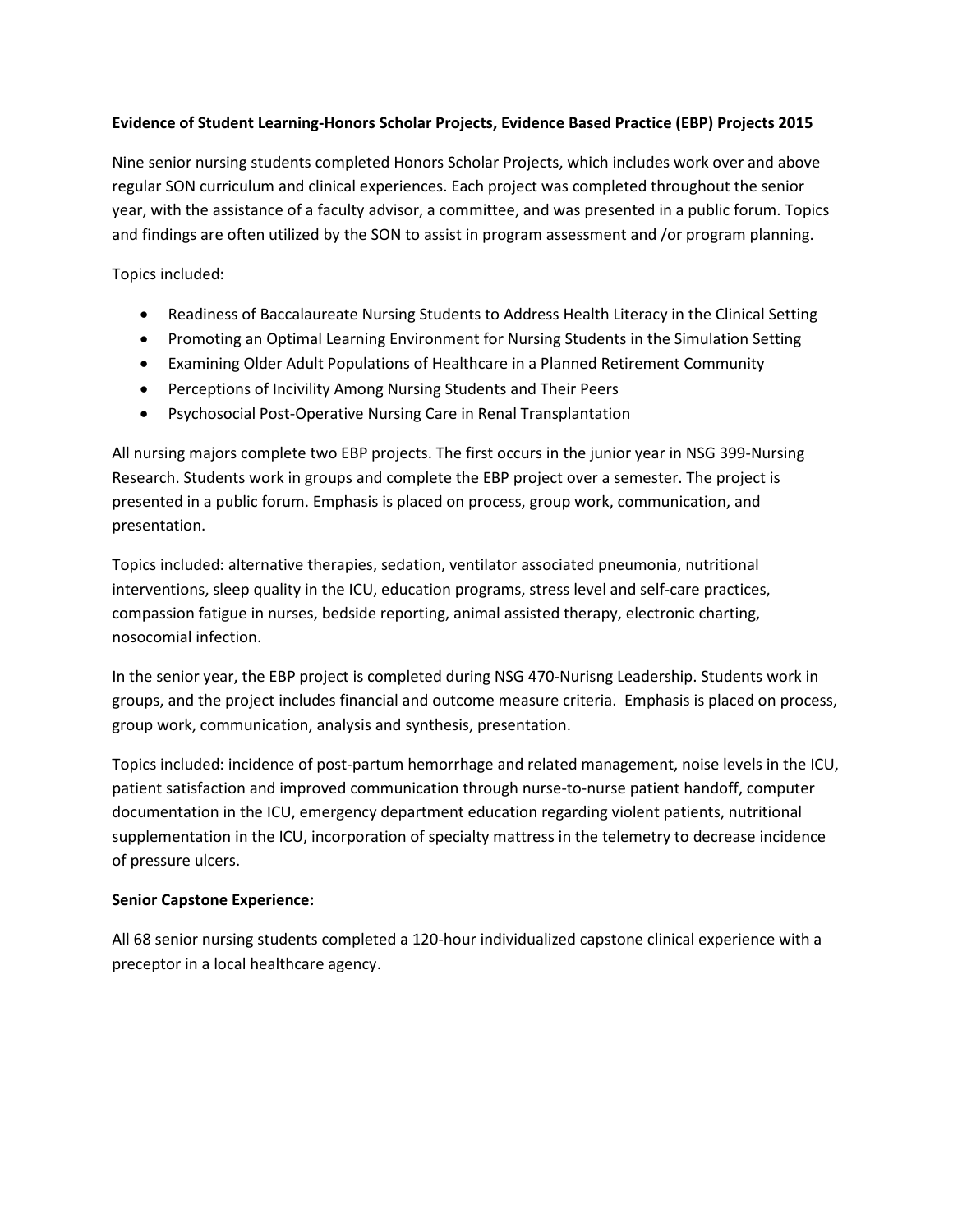# **Evidence of Student Learning-Honors Scholar Projects, Evidence Based Practice (EBP) Projects 2014**

Five senior nursing students completed Honors Scholar Projects, which includes work over and above regular SON curriculum and clinical experiences. Each project was completed throughout the senior year, with the assistance of a faculty advisor, a committee, and was presented in a public forum. Topics and findings are often utilized by the SON to assist in program assessment and /or program planning.

Topics included:

- Is the Clinical Efficacy of Epidural Anesthesia During Childbirth Justifying its Performance
- Global Nursing: Preparing for Point Loma Nazarene University's School of Nursing Study Abroad Program
- Nursing Interventions to Reduce the Incidence of Intraventricular Hemorrhage in Very Premature Neonates

All nursing majors complete two EBP projects. The first occurs in the junior year in NSG 399-Nursing Research. Students work in groups and complete the EBP project over a semester. The project is presented in a public forum. Emphasis is placed on process, group work, communication, and presentation.

Topics included: strategies to reduce alarm fatigue, end of life care, reducing medication errors, catheter associated urinary tract infections, noise levels in the ICU, early mobility on patients who are on mechanical ventilation, delirium in the ICU patient, PTSD in the nurse, DVT protocol.

In the senior year, the EBP project is completed during NSG 470-Nurisng Leadership. Students work in groups, and the project includes financial and outcome measure criteria. Emphasis is placed on process, group work, communication, analysis and synthesis, presentation.

Topics included: oncology nurses and compassion fatigue, delayed cord clamping in the newborn, preoperative fasting, bedside report, interdisciplinary family-centered rounding to improve patient satisfaction, uninterrupted rest times on a med/surg unit, educating fathers of newborn infants on benefits of breast feeding and involving them in the process, in the emergency department does family presence during resuscitation improve psychosocial integrity in family members.

# **Senior Capstone Experience:**

All 61 senior nursing students completed a 120-hour individualized capstone clinical experience with a preceptor in a local healthcare agency.